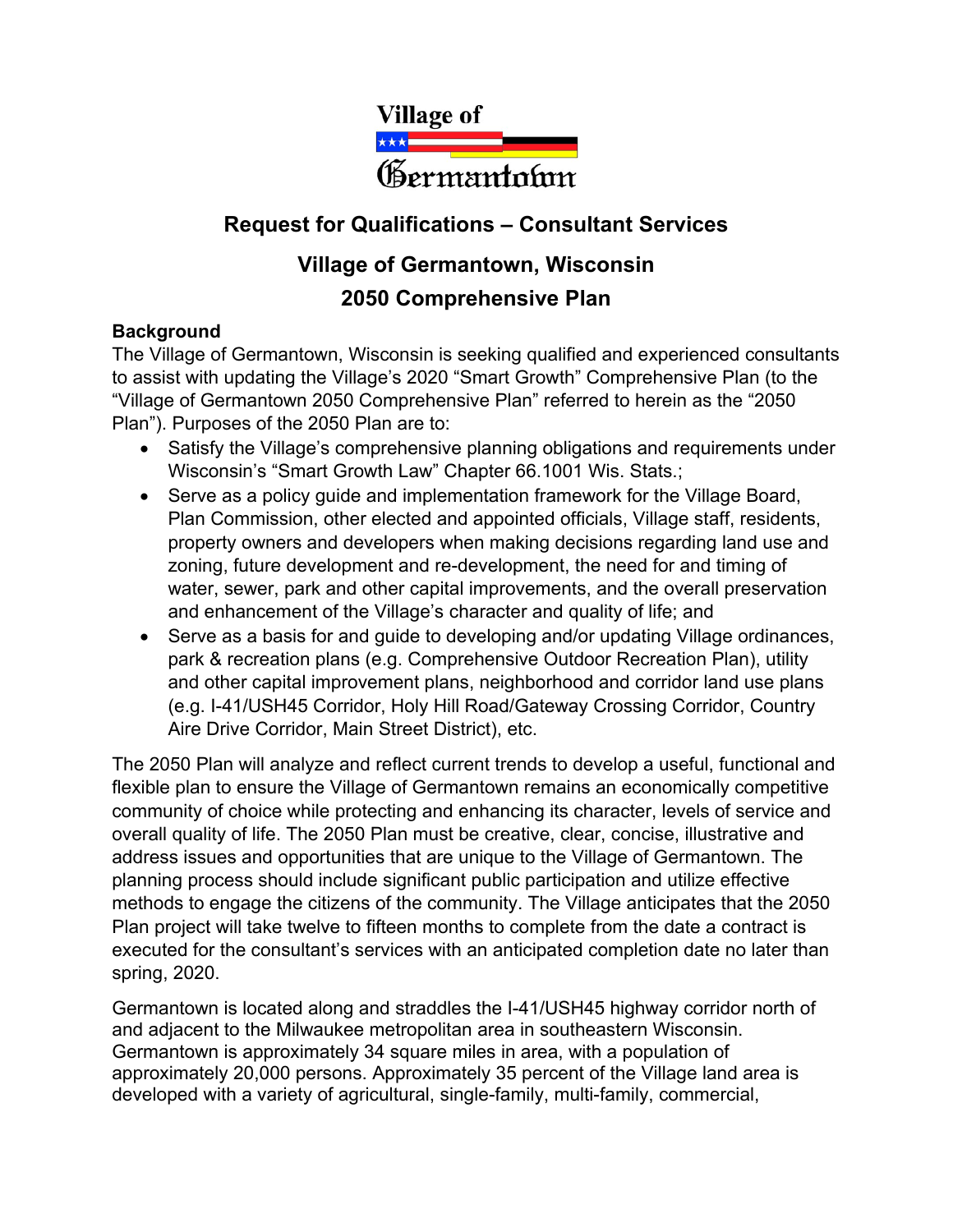institutional and industrial/office land uses, including four business parks (Germantown Industrial Park, Germantown Business Park, Willow Creek Business Park, and the Gateway Crossing Corporate Park) and four active Tax Incremental Financing Districts (TID). The Village of Germantown is governed by an elected President and Board of Trustees and managed by a Village Administrator. In 2007, Germantown was ranked the 30th most appealing place to live in the United States by Money Magazine. Germantown's web site is http://www.village.germantown.wi.us.

## **Consultant Qualifications & Capabilities**

Qualified consultants, consulting firms or teams (collectively referred to herein as "consultant") are required to demonstrate that they have an amount of available staff and resources with the necessary expertise, skill and experience necessary to:

- Complete the 2050 Plan project in a 12-15 month timeframe
- Collect, compile and analyze relative data and information provided by the Village obtained from varying sources, including community workshops, community opinion surveys, etc.;
- Estimate, project and/or analyze existing population trends, employment and economic development trends and competitiveness factors, and assess relevant national, regional and local land use, economic development issues and trends;
- identify, develop and implement relevant innovative community engagement tools and techniques, including the use of social media, that will foster public outreach and encourage citizen participation;
- facilitate public meetings, workshops, charettes, presentations, etc.;
- prepare a comprehensive plan that complies with Wisconsin's "Smart Growth Law" and requirements under Chapter 66.1001 Wis. Stats.;
- utilize existing and create new project and community-specific GIS data, mapping, including the preparation of future land use and all other required maps for the 2050 Plan;
- Assist with the identification and development of land use, economic development, natural resource, park & recreation, and other development and growth management related policies, regulatory changes and achievable implementation strategies

These are general and the minimum qualifications the Village feels are necessary to successfully complete the 2050 Plan and are not intended to be a comprehensive list of any or all tasks or responsibilities. It is expected that the consultant selected will provide the Village with specific recommendations for approaches, tasks and deliverables based on their experience and expertise from past work on comprehensive plan or other relevant planning projects.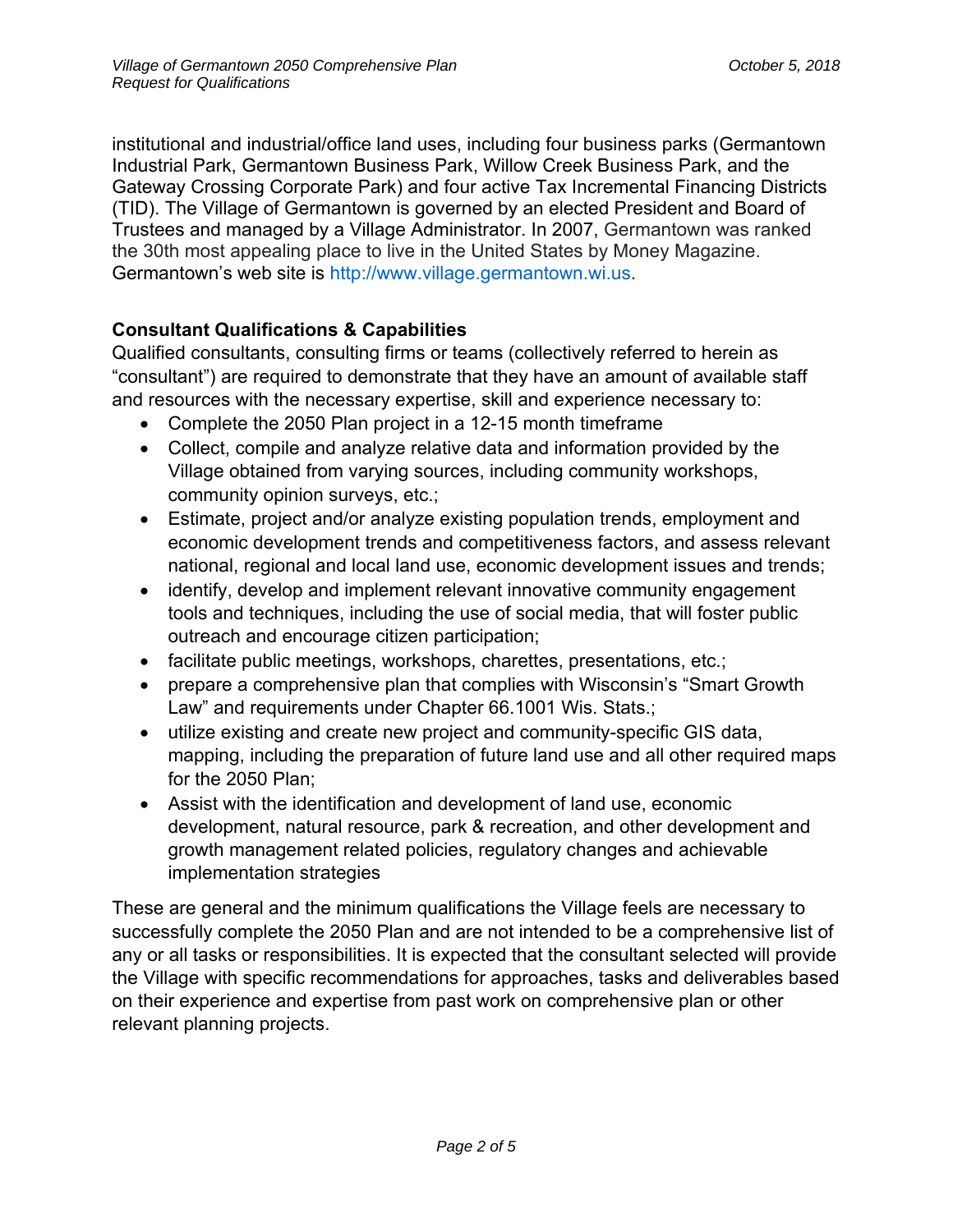## **Statement of Qualifications**

The consultant's statement of qualifications should be comprehensive but concise and shall include the following information:

- Cover Letter.
- Consultant Information. Name, location, mailing address and phone number, and firm website address for the consultant, including any sub-consultants.
- Key Personnel. Name, address, phone number, e-mail addresses and length of service with the consultant for the project management team and other key personnel who will be working on the 2050 Plan project. Identify the role of each for the 2050 Plan project and the personnel that will be most involved in any live or in-person community engagement events, meetings and presentations.
- Statement of Qualifications. A narrative or other statement by the consultant detailing the qualifications of the project management team and other key personnel, including any sub-consultants who will be working on the 2050 Plan project.
- Availability. A statement regarding the availability of the project management team and other key personnel of the consultant and any sub-consultants to complete the 2050 Plan project. The statement shall discuss the consultant's ability to integrate this project into the consultant's present and anticipated workload.
- Project Approach. An overview of how the consultant would approach this project with the Village of Germantown including any key recommendations for the process.
- References/Project List. Provide a list of at least three (3) planning projects and clients for which similar planning services have been provided within the last five (5) years, including a description of each project, contact names and information for the clients.
- Planning Project Examples. Samples of at least two (2) similar planning projects cited in the References/Project list that the consultant feels are indicative of the quality of their work and qualifications for this project (digital copies or web-based links are acceptable).
- Additional Information (Optional). Provide other supporting information the consultant feels may help the selection committee further understand the consultant's qualifications and fit for completing the 2050 Plan project.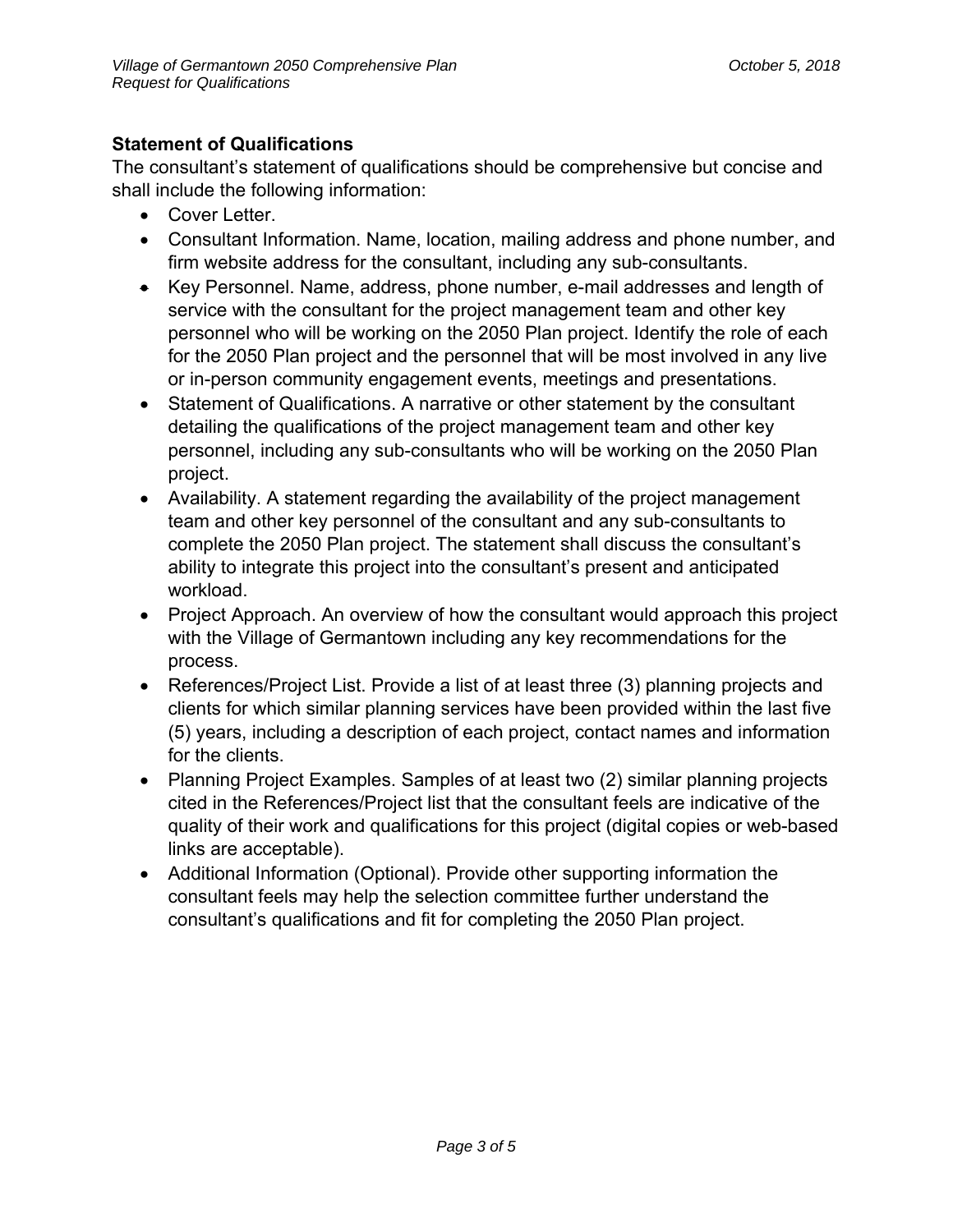#### **Submittal Requirements**

Consultants shall submit one (1) original unbound, twenty (20) bound and one digital copy in PDF format (email, flash drive, Dropbox or other suitable delivery system) of the Statement of Qualifications to the address below no later than Wednesday, November 7, 2018 by 4:30pm (CDT).

> Village of Germantown Jeffrey W. Retzlaff, AICP, Community Development Director N112 W17001 Mequon Road P.O. Box 337 Germantown, WI 53022

The submittal shall be sealed and be clearly labeled "Village of Germantown 2050 Plan". Each consultant assumes full responsibility for delivery of their statement of qualifications to the Village on or before the deadline.

#### **Consultant Selection**

The Village selection committee may select up to three (3) qualified consultants from those submitting responses to this Request for Qualifications (RFQ). The selected consultants will be invited to an interview with the selection committee and, if selected, will be required to submit a formal proposal for the 2050 Plan pursuant to a separate and more detailed project description developed by the Village in cooperation with the selected consultant. The following factors may be used in evaluating and selecting the qualified consultant(s):

- Responsiveness to this Request for Qualifications
- Qualifications and experience of the project management team and other key personnel individuals who will be working on the 2050 Plan.
- Demonstrated experience developing and implementing innovative and successful concepts, ideas, and techniques for public participation and community engagement
- Demonstrated experience completing and the quality of other comprehensive or other relevant planning projects
- Information received by the Village from the consultant's references
- Results of the Interview Process

The tentative timetable for consultant selection is as follows (and subject to change at the discretion of the Village):

| □ Distribute/Publish RFQ                                                | October 5, 2018      |
|-------------------------------------------------------------------------|----------------------|
| □ Consultant RFQ Response submittal deadline                            | November 7, 2018     |
| $\Box$ Consultant Interview(s)                                          | November 26-29, 2018 |
| □ Consultant Selection (Village Board recommendation) November 30, 2018 |                      |
| □ Village Board Approval/Contract Authorization                         | December 3, 2018     |
|                                                                         |                      |